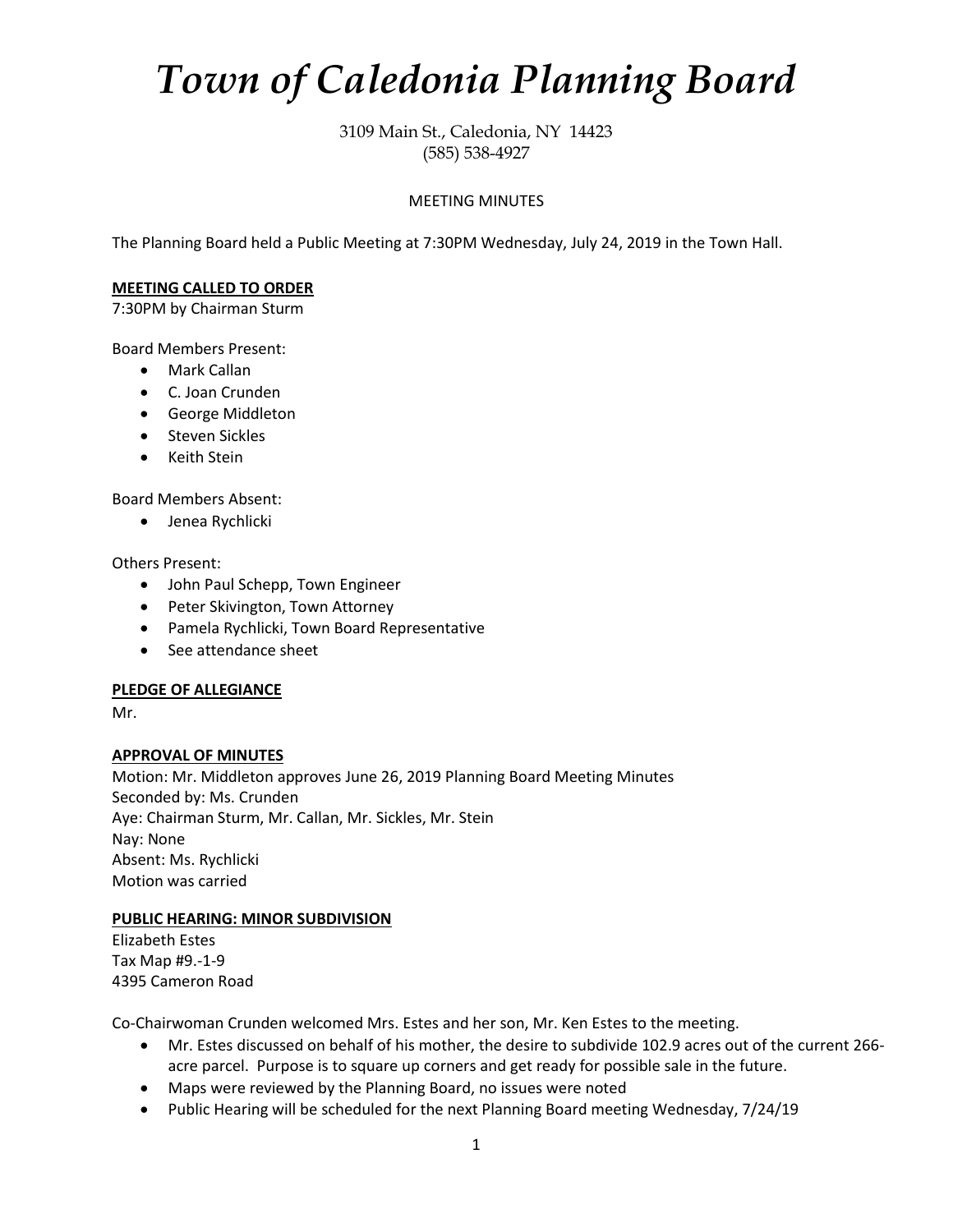• Application was given to Mrs. Estes to complete and return along with any fees

## **PUBLIC HEARIING: MINOR SUBDIVISION**

Pat Hickey (585-303-3392) Tax Map #13.-1-117 3678 Neale Road

Co-Chairwoman Crunden welcomed Mr. Hickey to the meeting.

- Mr. Hickey last attended a Planning Board meeting on October 24, 2018 to discuss his proposed minor subdivision
- Since that time a survey has been completed and subdivision maps have been completed.
- The subdivision will include 6 acres with existing house on property. Leaving approximately 93.38 acres which Mr. Hickey may build on in the future.
- Easement and driveway usage were discussed, ensuring all property owners have access to their properties
- Mr. Schepp noted details that will need to be provided on the site plan if Mr. Hickey does intend to build on the subdivided lot in the future. (Septic, well, grading, etc.). Mr. Hickey agreed and said he will be sure to address those items when and if he decides to build and will come back to the Planning Board at that time.
- Public Hearing will be scheduled for the next Planning Board meeting Wednesday, 7/24/19
- Mr. Hickey provided a completed application and fee

## **INFORMATIONAL: SITE PLAN 2MW +- SOLAR VOLTAIC SYSTEM**

Thomas Murphy (585-507-3537)/Michael Prinzi Valley Sand & Gravel, Inc. Tax Map #23.-1-14 1418 Caledonia-Avon Road

Co-Chairwoman Crunden welcomed Mr. Murphy and Mr. Prinzi to the meeting.

- Mr. Prinzi is the representative for Solar Liberty
- The project was presented. It will consist of approximately 8 acres on a 205-acre parcel, remaining acreage will continue to be farmed by Sullivan Farms
- Will power the gravel pit alone
- Pollinator mix will be planted
- Attorney is currently working with Mr. Skivington on decommissioning agreement and other requirements.
- Next step is to make a formal application to the Town of Caledonia, Planning Board
	- Provide hard copies and electronic versions of all required documentation to the Town Engineer and Planning Board Clerk
	- Mr. Schepp suggested looking into SWPP
	- Once received, will be placed on the agenda for the next meeting

## **TOWN BOARD UPDATE**

None

## **LIVINGSTON COUNTY PLANNING BOARD UPDATE**

None

## **OLD BUSINESS**

Deputy Chairwoman Crunden asked Board Members if any would be interested in stepping up to be Chairman.